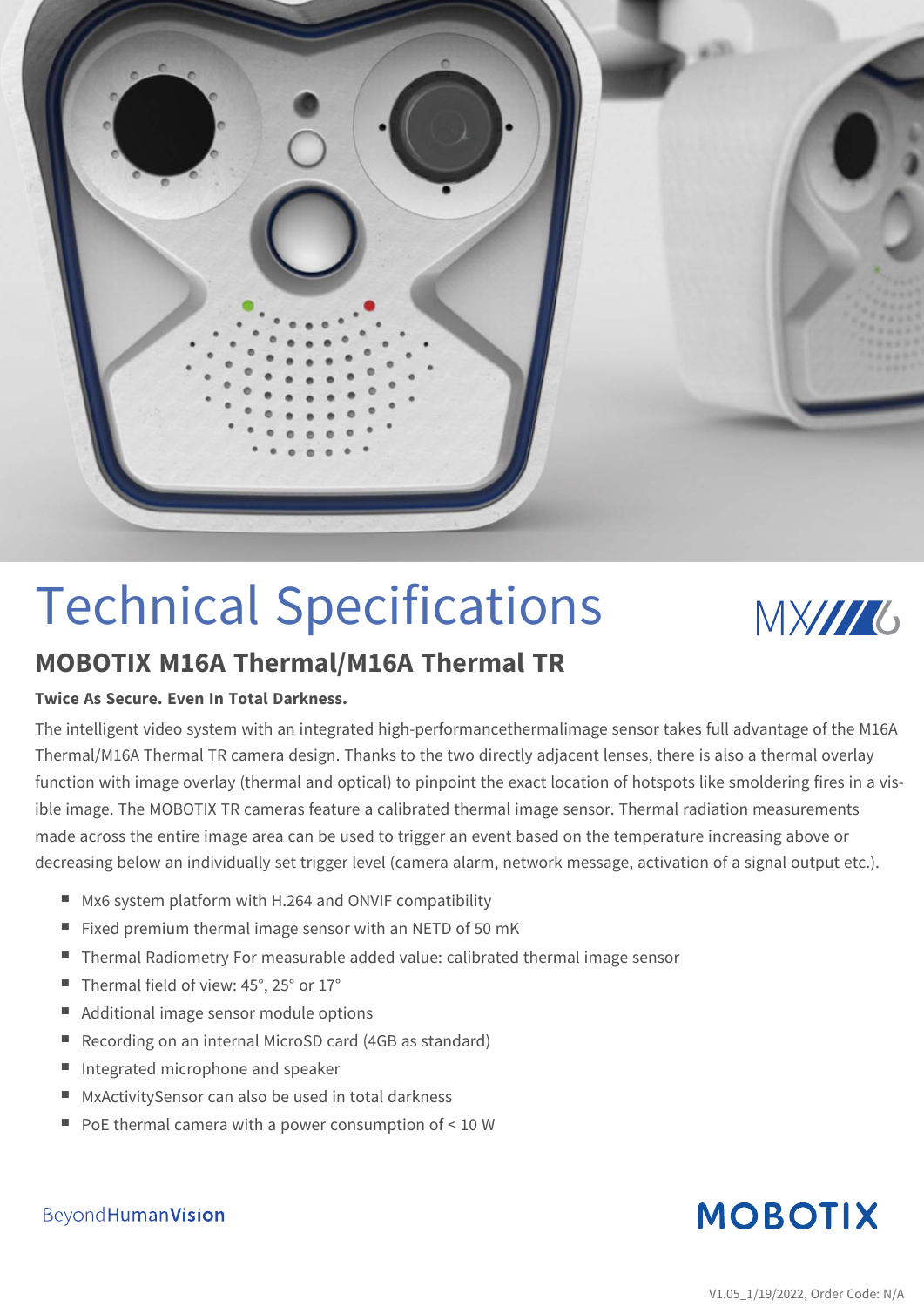# **General Product Information**

#### **Basic Information On Thermal Imaging Technology**

Thermal imaging technology is a contactless imaging procedure that makes it possible to see the thermal radiation from an object or body otherwise invisible to the human eye (mid-wavelength infrared). Thermal radiation is electromagnetic radiation emitted by a body based on its temperature. It is caused by thermal motion within a body's molecules. This is the result of accelerated charges that emit radiation in accordance with the laws of electrodynamics. Thermal imaging technology captures and displays temperature distribution across surfaces and objects. Thermographic cameras usually display heat intens-



ity information in artificial colors (blue = cooler, red = warmer). In terms of the number of pixels, the resolution is considerably lower than that for cameras capturing the visible spectral range.

Unlike cameras with optical image sensors, one of the decisive quality criteria for a thermal camera is the camera's ability to capture the slightest differences in temperature and to produce an image that displays these differences in colors. The NETD, or Noise Equivalent Temperature Difference, is used to measure the sensitivity of a thermal sensor and is expressed in millikelvin. With an NETD of 50 mK, MOBOTIX thermal cameras can visualize temperature variations starting at 0.05°C , which places them in the top range of cameras currently available for general use.

**Fig. 1: Thanks to an NETD of 50 mK, the MOBOTIX thermal image (left) shows significantly more details than a competitor's less powerful thermographic camera with an NETD of 100 mK (right).**

#### **Respecting Privacy**

The detected thermal profile of a thermal camera shows no identifiable details for identification of persons and can therefore guarantee privacy. As soon as an object is moving into the relevant surveillance area, MOBOTIX dual camera system can automatically switch from thermal sensor to the optical sensor, producing visible high resolution video. This unique MOBOTIX feature combines two aspects, respecting the privacy aspect and at the same time optimal video surveillance.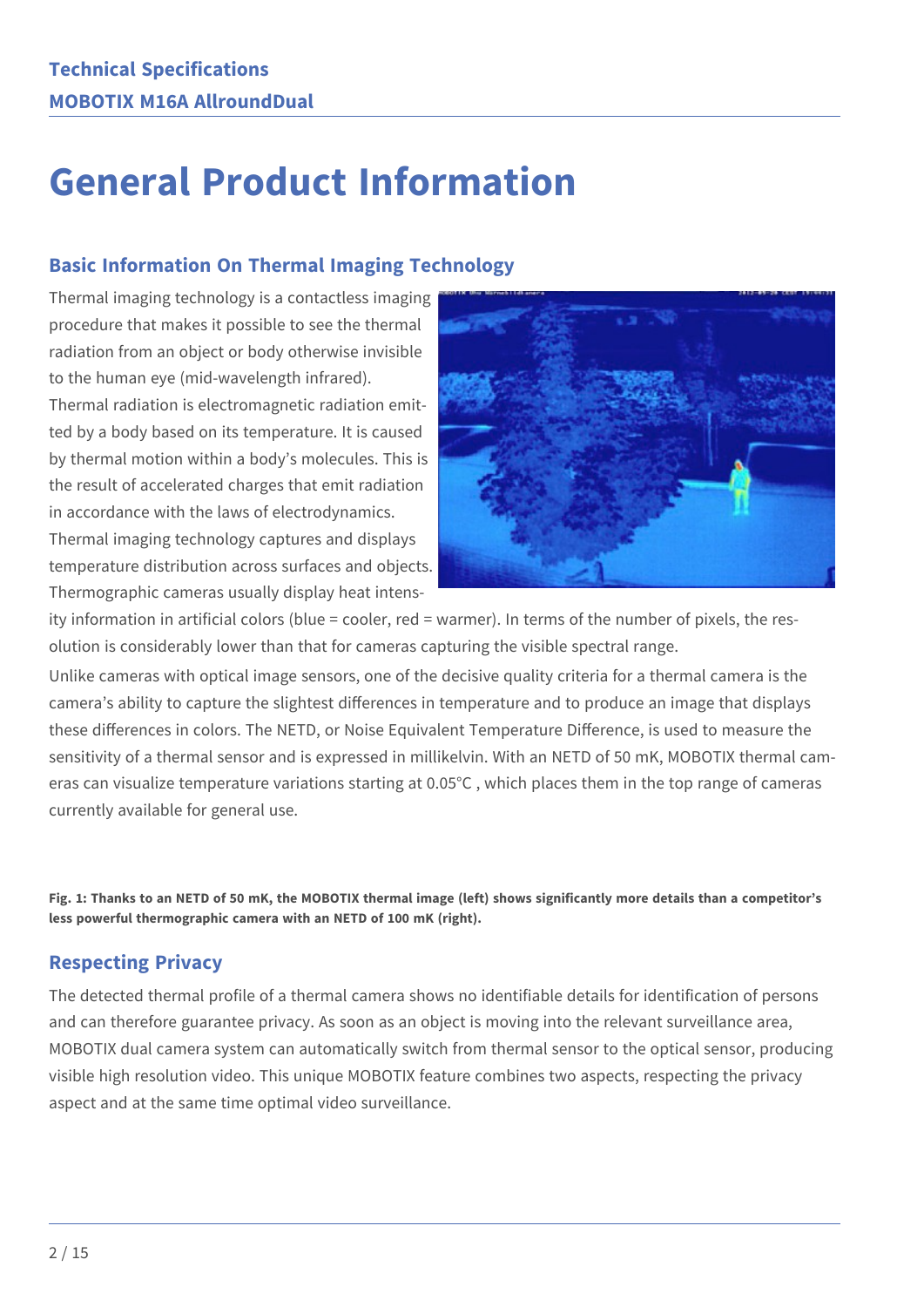#### **Temperature Events And Thermal Overlay**

Thermal radiometry (TR) cameras from MOBOTIX generate automatic alarms, defined by temperature limits or temperature ranges, which is vital to detect potential fire or heat sources. Up to 20 different temperature triggers can be defined at the same time within so-called TR (Thermal Radiometry) windows or the whole sensor image can be used over the temperature range of -40 to +550 °C. In this way critical situations can be analyzed in the control room in order to plan the next steps for effective fire prevention. Critical assets like emergency generators, wind turbines or radio stations can be cost-effectively maintained and tested remotely. MOBOTIX thermal dual camera systems offer thermal overlay to localize so-called hot spots in the visual image to prevent larger damage. The standard Power-over-Ethernet (PoE) compatibility and the extremely low power consumption of only 6 watts allows operation of MOBOTIX thermal camera systems in every situation.



Fire prevention



No smoking area



Thermal image overlay



#### **Fig. 2: Temperature Events And Thermal Overlay**

**NOTE!** Special Export Regulations For Thermal Cameras apply!

Cameras with thermographic image sensors ("thermographic cameras") are subject to special U.S. and ITAR (International Traffic in Arms Regulation) export regulations:

According to currently valid export regulations from the U.S. and ITAR, cameras with thermographic image sensors or their component parts cannot be exported to countries that have been embargoed by the U.S./ITAR. The corresponding delivery ban also applies to all individuals and institutions included on "The Denied Persons List" (see [www.bis.doc.gov](http://www.bis.doc.gov/) under Policy Guidance > Lists of Parties of Concern). These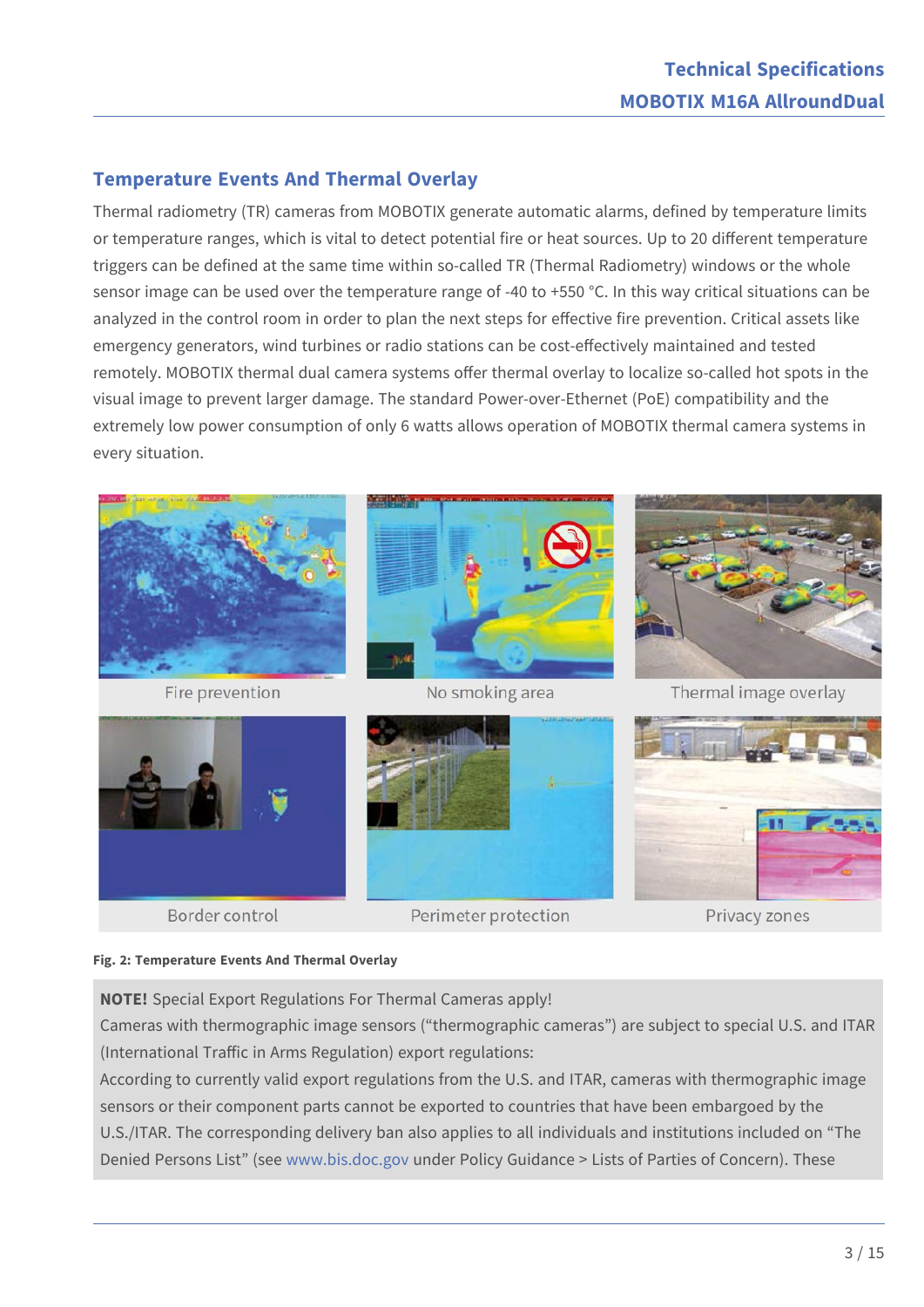cameras and their installed thermographic image sensors are not to be used for the design, development, or production of nuclear, biological or chemical weapons or installed in these systems.

#### [Thermal End User Statement on MOBOTIX Website](https://www.mobotix.com/sites/default/files/2018-02/Mx_ThermalEndUserStatement_en_interactive_20180222_0.pdf)

| <b>Camera Variants</b>                                                                           | <b>M16A Thermal</b>                                                                                                                                                                                                                                                                              | <b>M16A Thermal TR</b>                                                                                          |
|--------------------------------------------------------------------------------------------------|--------------------------------------------------------------------------------------------------------------------------------------------------------------------------------------------------------------------------------------------------------------------------------------------------|-----------------------------------------------------------------------------------------------------------------|
| Specialties                                                                                      | IP Thermografic camera with/without Thermal Radiometry technology (TR)<br>and Germanium lens (3 different image angles available); can be optionally<br>equipped with a second optical 6MP sensor module (day/color or night/black<br>and white to be ordered separately for easy self-assembly) |                                                                                                                 |
| Main Differences                                                                                 | Temperature measurement only in<br>the center of the image (Thermal<br>Spot, 2x2 pixels)                                                                                                                                                                                                         | TR temperature measurement of each<br>pixel in the whole image area, up to<br>20 independant temperature events |
| <b>Thermal Lenses/Sensors, 50</b><br>mK, 336 x 252 (Factory-<br>Assembled)                       | <b>M16A Thermal</b>                                                                                                                                                                                                                                                                              | <b>M16A Thermal TR</b>                                                                                          |
| Thermal sensor, horiz./vert.<br>image angle 45°/32                                               | Mx-M16TA-T079                                                                                                                                                                                                                                                                                    |                                                                                                                 |
| Thermal sensor, horiz./vert.<br>image angle 25°/19°                                              | Mx-M16TA-T119                                                                                                                                                                                                                                                                                    |                                                                                                                 |
| Thermal sensor, horiz./vert.<br>image angle 17°/13°                                              | Mx-M16TA-T237                                                                                                                                                                                                                                                                                    |                                                                                                                 |
| <b>Calibrated Thermal sensor</b><br>TR/Thermal Radiometry, hor-<br>iz./vert. image angle 45°/32  |                                                                                                                                                                                                                                                                                                  | Mx-M16TA-R079                                                                                                   |
| <b>Calibrated Thermal sensor</b><br>TR/Thermal Radiometry, hor-<br>iz./vert. image angle 25°/19° |                                                                                                                                                                                                                                                                                                  | Mx-M16TA-R119                                                                                                   |
| <b>Calibrated Thermal sensor</b><br>TR/Thermal Radiometry, hor-<br>iz./vert. image angle 17°/13° |                                                                                                                                                                                                                                                                                                  | Mx-M16TA-R237                                                                                                   |
| Thermal image sensor                                                                             | $13,5 \mu m$                                                                                                                                                                                                                                                                                     | Uncooled microbolometer, 336 x 252 pixels, Pixel Pitch 17 µm, IR range 7,5 to                                   |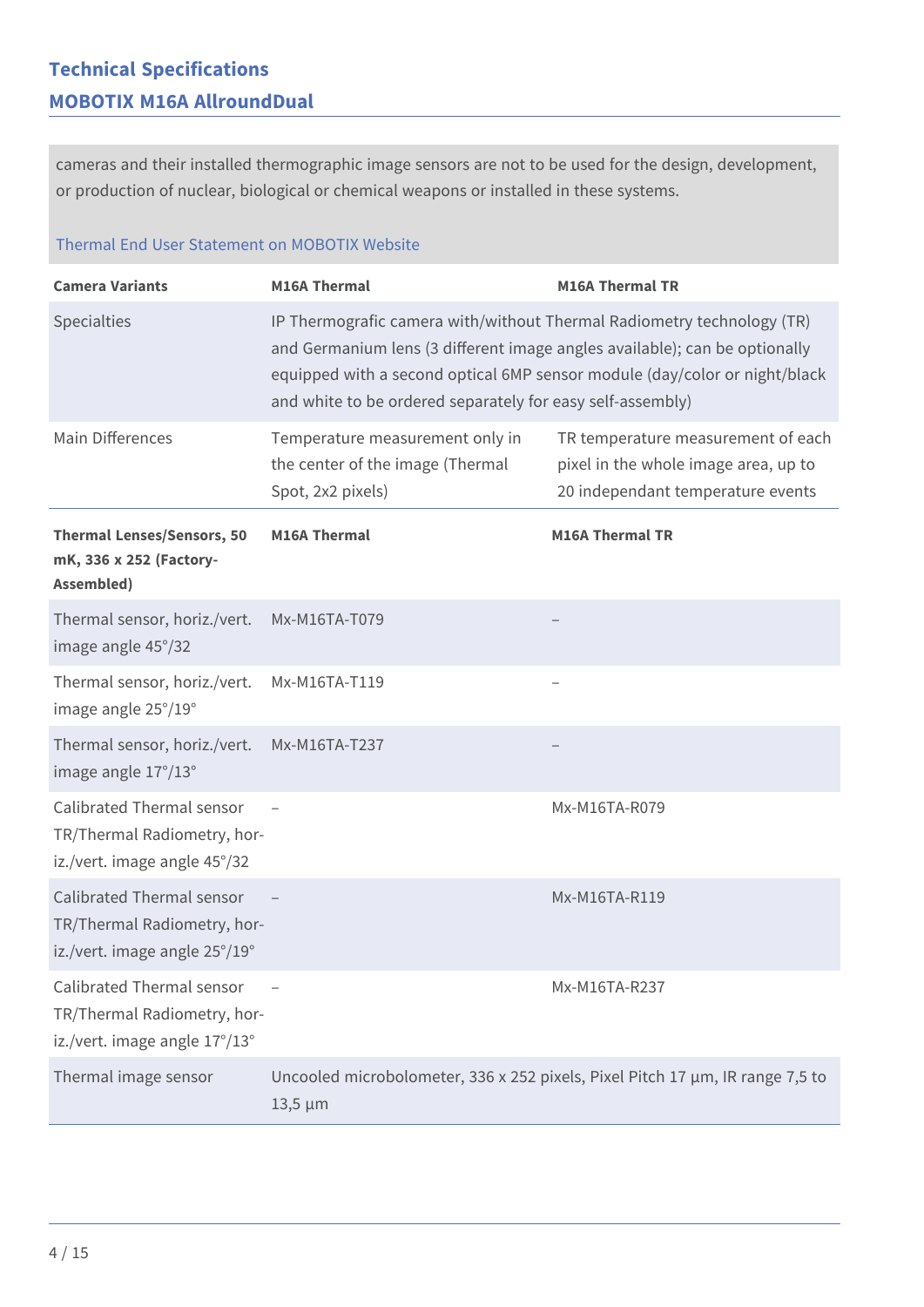| <b>Thermal Lenses/Sensors, 50</b><br>mK, 336 x 252 (Factory-<br>Assembled)                                        | <b>M16A Thermal</b>                                                                                     | <b>M16A Thermal TR</b>          |
|-------------------------------------------------------------------------------------------------------------------|---------------------------------------------------------------------------------------------------------|---------------------------------|
| Sensitivity NETD (thermal<br>resolution)                                                                          | Typ. 50 mK, < 79 mK (50 mK is equal to temperature changes of $0,05^{\circ}$ C)                         |                                 |
| Thermal image rep-<br>resentation                                                                                 | False colors or black and white                                                                         |                                 |
| Temperature measuring<br>range (adjustable)                                                                       | High Sensitivity: -40 to 170°C/-40 to 320°F<br>Low Sensitivity: -40 to 550°C/-40 to 1022°F              |                                 |
| Temperature measuring<br>method (via camera)                                                                      | In the center of the image (2x2 pixels) Complete image areas (customizable                              | temperature measuremnt windows) |
| <b>Optical Lenses/Sensors, 6MP,</b><br>3072 x 2048 (Available With<br><b>Optional Sensor Module)</b>              | <b>M16A Thermal</b>                                                                                     | <b>M16A Thermal TR</b>          |
| Sensor module with Fisheye<br>Lens B016 (180° x 180°),<br>night version optionally with<br>long-pass filter (LPF) | Day/Color: Mx-O-SMA-S-6D016<br>Night/Black&White: Mx-O-SMA-S-6N016<br>LPF/Black&White: Mx-O-SMA-S-6L016 |                                 |
| Sensor module with Ultra<br>Wide Lens B036 (103° x 77°),<br>night version optionally with<br>LPF                  | Day/Color: Mx-O-SMA-S-6D036<br>Night/Black&White: Mx-O-SMA-S-6N036<br>LPF/Black&White: Mx-O-SMA-S-6L036 |                                 |
| Sensor module with Super<br>Wide Lens B041 (90° x 67°),<br>night version optionally with<br>LPF                   | Day/Color: Mx-O-SMA-S-6D041 Night/Black&White: Mx-O-SMA-S-6N041<br>LPF/Black&White: Mx-O-SMA-S-6L041    |                                 |
| Sensor module with Wide<br>Lens B061 (60 $\degree$ x 45 $\degree$ ), night<br>version optionally with LPF         | Day/Color: Mx-O-SMA-S-6D061<br>Night/Black&White: Mx-O-SMA-S-6N061<br>LPF/Black&White: Mx-O-SMA-S-6L061 |                                 |
| Sensor module with Stand-<br>ard Lens B079 (45° x 34°),<br>night version optionally with<br>LPF                   | Day/Color: Mx-O-SMA-S-6D079<br>Night/Black&White: Mx-O-SMA-S-6N079<br>LPF/Black&White: Mx-O-SMA-S-6L079 |                                 |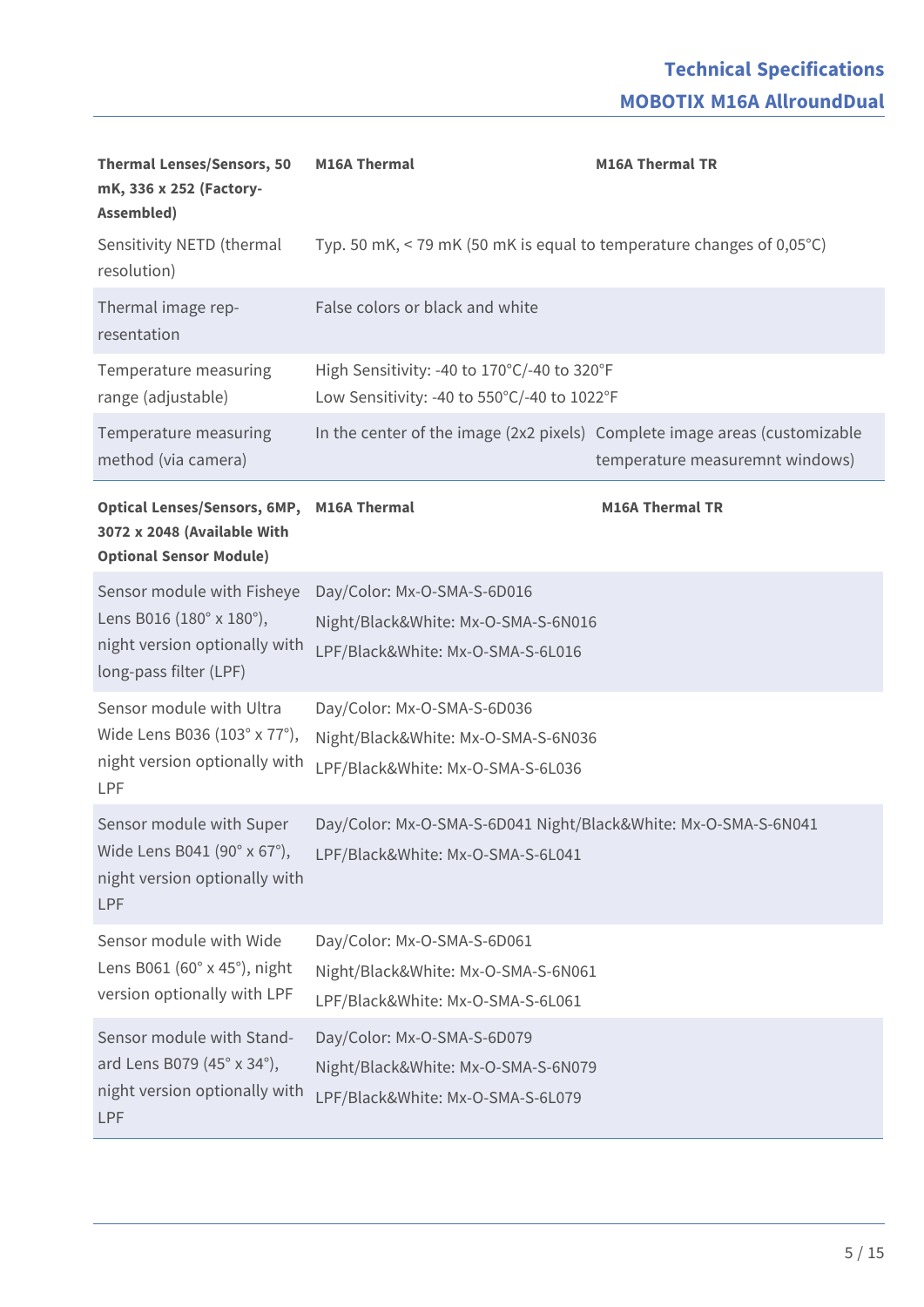### **Technical Specifications MOBOTIX M16A AllroundDual**

| Optical Lenses/Sensors, 6MP, M16A Thermal<br>3072 x 2048 (Available With<br><b>Optional Sensor Module)</b> |                                                                                                         | <b>M16A Thermal TR</b> |
|------------------------------------------------------------------------------------------------------------|---------------------------------------------------------------------------------------------------------|------------------------|
| Sensor module with Tele<br>Lens B119 $(31^\circ \times 23^\circ)$ , night<br>version optionally with LPF   | Day/Color: Mx-O-SMA-S-6D119<br>Night/Black&White: Mx-O-SMA-S-6N119<br>LPF/Black&White: Mx-O-SMA-S-6L119 |                        |
| Sensor module with Distant<br>Tele Lens B237 (15° x 11°),<br>night version optionally with<br><b>LPF</b>   | Day/Color: Mx-O-SMA-S-6D237<br>Night/Black&White: Mx-O-SMA-S-6N237<br>LPF/Black&White: Mx-O-SMA-S-6L237 |                        |
| Sensor module with Super<br>Tele Lens B500 (8° x 6°),<br>night version optionally with<br>LPF              | Day/Color: Mx-O-SMA-S-6D500<br>Night/Black&White: Mx-O-SMA-S-6N500<br>LPF/Black&White: Mx-O-SMA-S-6L500 |                        |
| Sensor module with CS-<br>Mount (no lens included)                                                         | Day/Color: Mx-O-SMA-S-6DCS<br>Night/Black&White: Mx-O-SMA-S-6NCS                                        |                        |
| Sensor module with CSVario<br>Lens B045-100-CS                                                             | Day/Color: Mx-O-SMA-S-6DCSV<br>Night/Black&White: Mx-O-SMA-S-6NCSV                                      |                        |
| exposure zones                                                                                             | Image sensor with individual 1/1.8" CMOS, 6MP (3072 x 2048), Progressive Scan Color or Black And White  |                        |
| Light sensitivity in lux at<br>$1/60$ s and $1/1$ s                                                        | Color Sensor: 0,1/0,005 Black And White Sensor: 0,02/0,001                                              |                        |
| <b>Hardware</b>                                                                                            | <b>M16A Thermal</b>                                                                                     | <b>M16A Thermal TR</b> |
| Microprocessor                                                                                             | i.MX 6 Dual Core incl. GPU (1 GB RAM, 512 MB Flash)                                                     |                        |
| H.264 Hardware-Codec                                                                                       | Yes, bandwidth limitation available; output image format up to QXGA                                     |                        |
| Protection class                                                                                           | IP66 and IK06; with second 6MP sensor module: IK04 with B036 to B237, IK06<br>with B016                 |                        |
| Intended use                                                                                               | Not for use in hazardous areas (Ex area); no mounting behind glass windows                              |                        |
| Ambient temperature<br>(range, incl. storage)                                                              | -40 to 60°C/-40 to 140°F (cold boot from -30°C/-22°F)                                                   |                        |
| Internal DVR, ex works                                                                                     | 4 GB (microSD)                                                                                          |                        |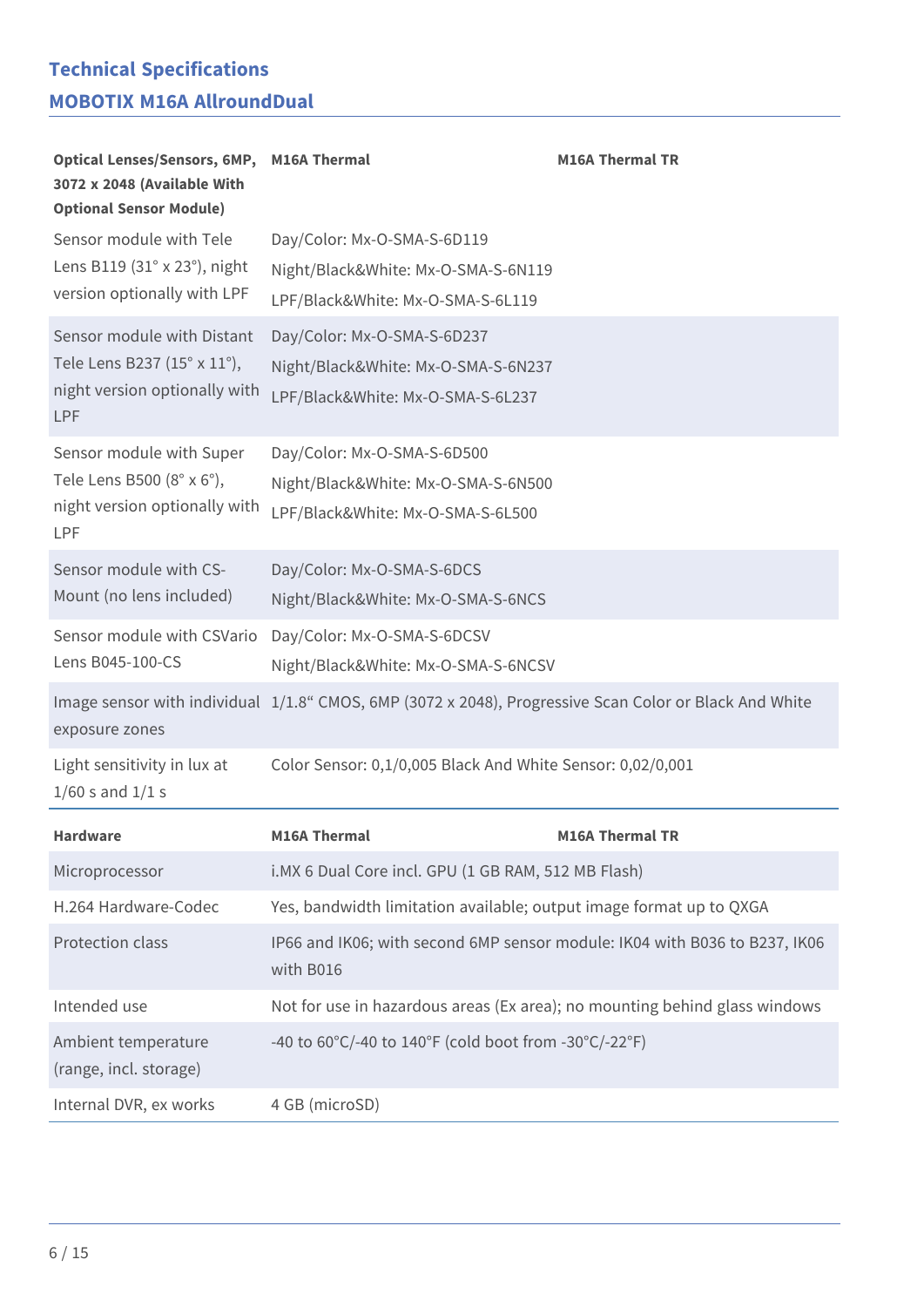| <b>Hardware</b>                                           | <b>M16A Thermal</b>                                                                               | <b>M16A Thermal TR</b>                                                             |
|-----------------------------------------------------------|---------------------------------------------------------------------------------------------------|------------------------------------------------------------------------------------|
| Microphone/speaker                                        | Microphone Sensitivity: -35 +-4 dB (0 dB = $1 V/pa$ , 1 kHz)<br>Speaker: 0.9 W at 8 Ohm           |                                                                                    |
| 16bit/16kHz HD wideband<br>audio (Opus codec)             | Yes (live and audio messages)                                                                     |                                                                                    |
| Passive infrared sensor (PIR) Yes                         |                                                                                                   |                                                                                    |
| Temperature sensor                                        | Yes                                                                                               |                                                                                    |
| Shock detector (tamper<br>detection)                      | Yes                                                                                               |                                                                                    |
| Power consumption (typ-<br>ically at 20°C/68°F)           | 9 W (10 W possible over the short term)                                                           |                                                                                    |
| PoE class (IEEE 802.3af)                                  |                                                                                                   | Class 2 or 3 (variable), factory setting: class 3 (required for thermal operation) |
| <b>Interfaces Ethernet</b><br>100BaseT/MxBus/USB          | Yes (MxRJ45)/No/Yes                                                                               |                                                                                    |
| Interface RS232                                           | With accessory (MX-232-IO-Box)                                                                    |                                                                                    |
| Mounting options                                          | Wall, pole or ceiling (wall and ceiling mount included)                                           |                                                                                    |
| Dimensions (height x width x 210 x 158 x 207 mm<br>depth) |                                                                                                   |                                                                                    |
| Weight                                                    | $1,320$ g                                                                                         |                                                                                    |
| Housing                                                   | PBT-30GF, color: white                                                                            |                                                                                    |
| Standard accessory                                        | ceiling mount with rubber sealing, 0.5 m ethernet patch cable, 1 blind mod-<br>ule, Quick Install | Screws, dowels, screw caps, 2 Allen wrenches, module key, VarioFlex wall and       |
| Detailed technical doc-<br>umentation                     | www.mobotix.com > Support > Download Center                                                       |                                                                                    |
| Online version of this doc-<br>ument                      | www.mobotix.com > Support > Download Center                                                       |                                                                                    |
| <b>MTBF</b>                                               | > 80,000 hours                                                                                    |                                                                                    |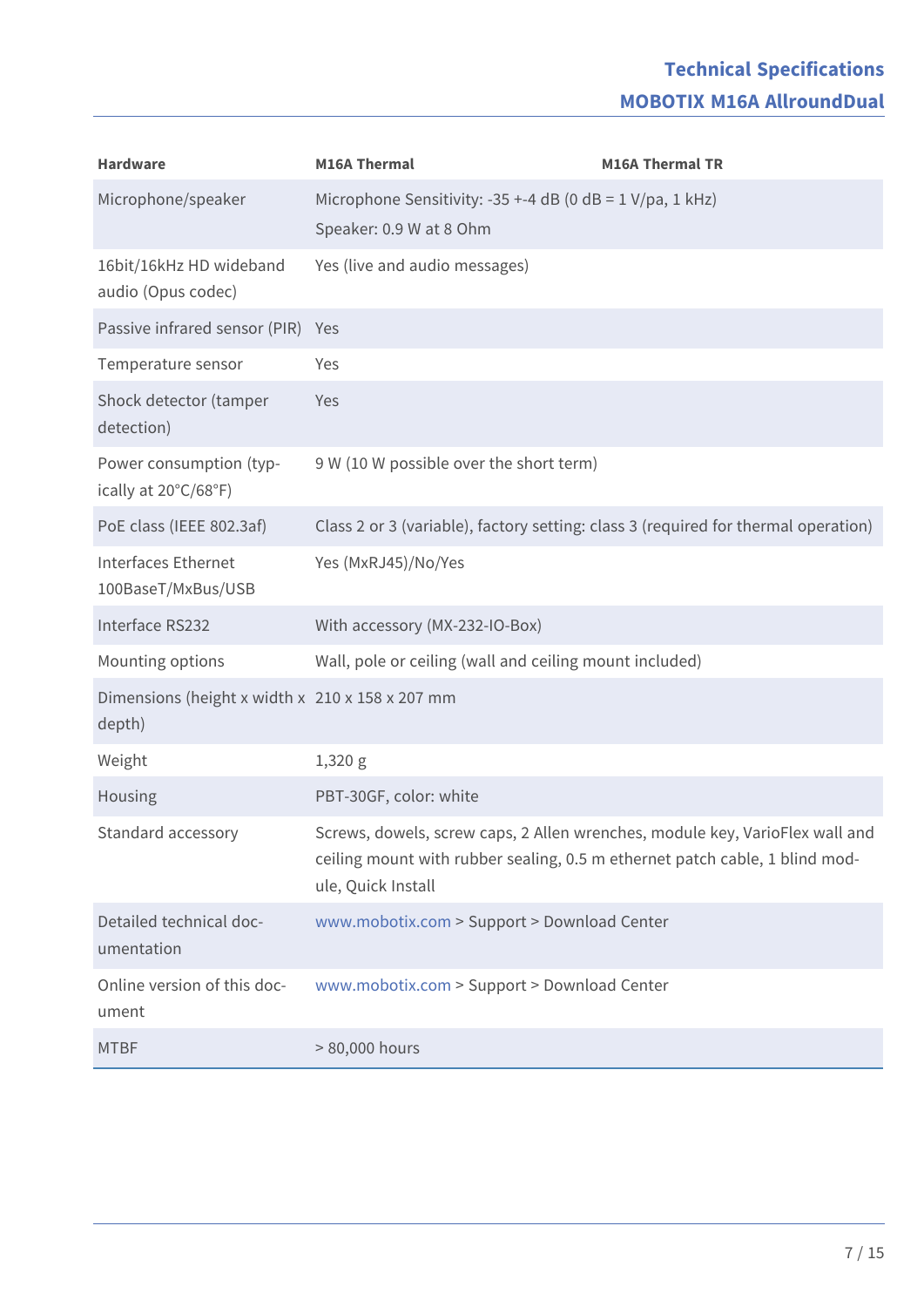# **Technical Specifications MOBOTIX M16A AllroundDual**

| <b>Hardware</b>                             | <b>M16A Thermal</b>                                                                                                                                                                    | <b>M16A Thermal TR</b> |
|---------------------------------------------|----------------------------------------------------------------------------------------------------------------------------------------------------------------------------------------|------------------------|
| Certifications                              | EN55032:2012                                                                                                                                                                           |                        |
|                                             | EN55022:2010; EN55024:2010 EN61000-6-1:2007; EN 61000-6-2:2005 EN61000-                                                                                                                |                        |
|                                             | 6-3:2007+A1:2011 EN61000-6-4:2007+A1:2011                                                                                                                                              |                        |
|                                             | AS/ NZS CISPR22:2009+A1:2010 CFR47 FCC part15B                                                                                                                                         |                        |
| Protocols                                   | IPv4, IPv6, HTTP, HTTPS, FTP, FTPS, SFTP, RTP, RTSP, UDP, SNMP, SMTP,<br>DHCP (client and server), NTP (client and server), SIP (client and server) G.711<br>(PCMA and PCMU) and G.722 |                        |
| Manufacturer's warranty<br>(since May 2018) | 3 years                                                                                                                                                                                |                        |

| Image Formats, Frame Rates, M16A Thermal<br><b>Image Storage</b>                                 |                                                                                                                                                                              | <b>M16A Thermal TR</b>                              |
|--------------------------------------------------------------------------------------------------|------------------------------------------------------------------------------------------------------------------------------------------------------------------------------|-----------------------------------------------------|
| Available video codecs                                                                           | MxPEG/MJPEG/H.264                                                                                                                                                            | Available video codecs                              |
| Image formats                                                                                    | Freely configurable format 4:3, 8:3, 16:9<br>or customized format (Image Cropping),<br>such as 2592x1944 (5MP), 2048x1536<br>(QXGA), 1920x1080 (Full-HD), 1280x960<br>(MEGA) | Image formats                                       |
| Multistreaming                                                                                   | Yes                                                                                                                                                                          | Multistreaming                                      |
| Multicast stream via RTSP                                                                        | Yes                                                                                                                                                                          | Multicast stream via RTSP                           |
| Max. image format (dual<br>image from both sensors)                                              | 2x 6MP (6144 x 2048)                                                                                                                                                         | Max. image format (dual image from<br>both sensors) |
| Max. frame rate for thermal<br>images, Thermal Overlay<br>and dual images (thermal &<br>optical) | 9 frames per second (fps)                                                                                                                                                    |                                                     |
| Max. frame rate for optional<br>optical 6MP sensor module<br>(fps, only single core used)        | MxPEG: 42@HD(1280x720), 34@Full-HD, 24@QXGA, 15@5MP, 12@6MP, 6@2x<br>6MP<br>MJPEG: 26@HD(1280x720), 13@Full-HD, 9@QXGA, 5@5MP, 4@6MP, 2@2x 6MP<br>H.264: 25@Full-HD, 20@QXGA |                                                     |
| microSD (internal DVR)                                                                           | Number of images with 4 GB CIF: 250,000, VGA: 125,000, HD: 40,000, QXGA: 20,000, 6MP: 10,000                                                                                 |                                                     |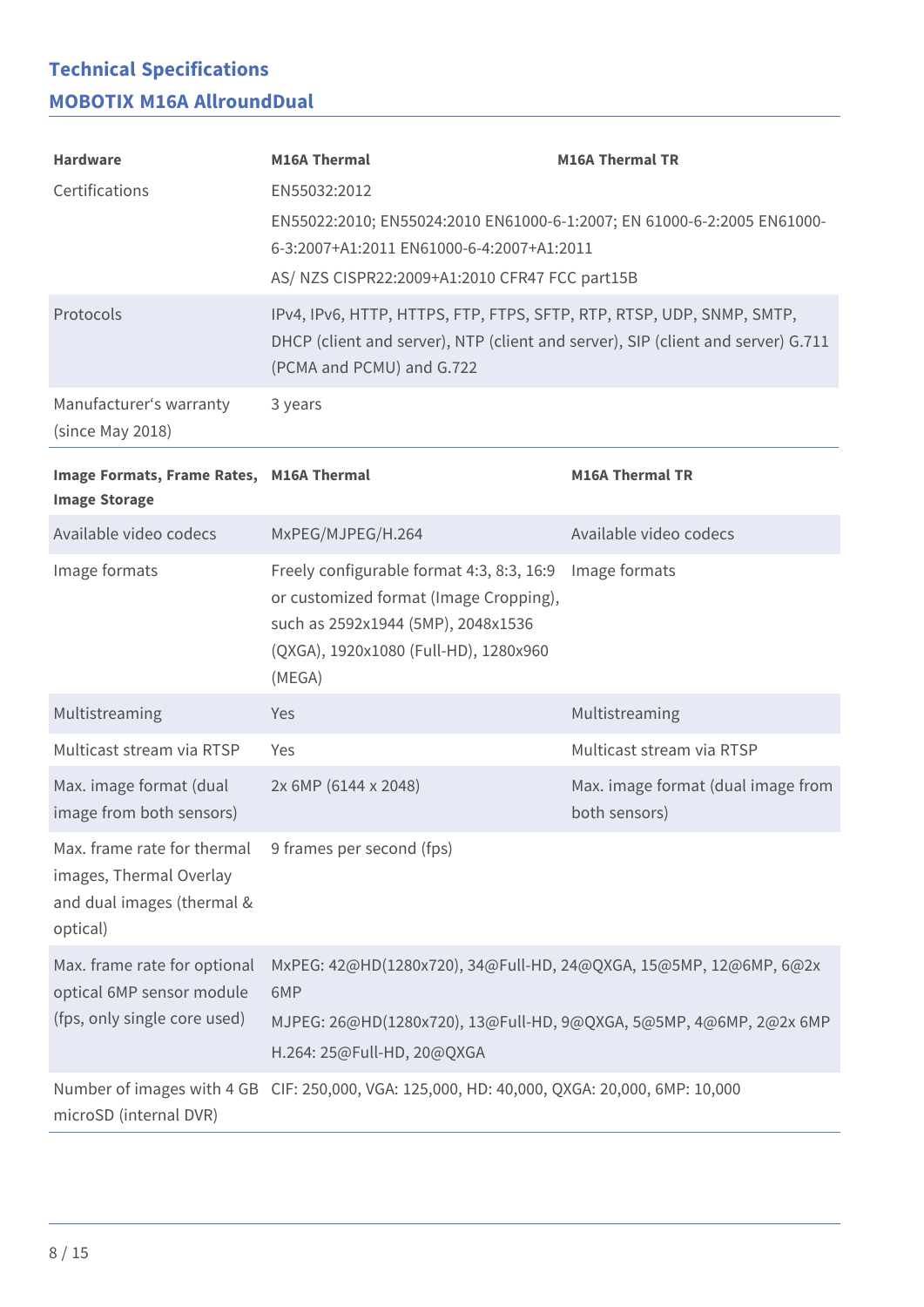| <b>General Functions</b>                                                                             | <b>M16A Thermal</b>                                                   | <b>M16A Thermal TR</b> |
|------------------------------------------------------------------------------------------------------|-----------------------------------------------------------------------|------------------------|
| Temperature measurement<br>of 2x2 pixels in the center of<br>the image (Thermal Spot)                | Yes                                                                   | Yes                    |
| TR temperature meas-<br>urement in the whole image<br>area                                           | No                                                                    | Yes                    |
| Event trigger for tem-<br>peratures above or below a<br>limit between -40 to 550°C/-<br>40 to 1022°F | Yes                                                                   | Yes                    |
| Digital zoom and pan                                                                                 | Yes                                                                   |                        |
| <b>ONVIF compatibility</b>                                                                           | Yes (Profile S, audio support with camera firmware V5.2.x and higher) |                        |
| Genetec protocol integration Yes                                                                     |                                                                       |                        |
| Programmable exposure<br>zones                                                                       | Yes                                                                   |                        |
| Snapshot recording (pre/-<br>post-alarm images)                                                      | Yes                                                                   |                        |
| Continuous recording with<br>audio                                                                   | Yes                                                                   |                        |
| Event recording with audio                                                                           | Yes                                                                   |                        |
| Time controlled flexible<br>event logic                                                              | Yes                                                                   |                        |
| Weekly schedules for record- Yes<br>ings and actions                                                 |                                                                       |                        |
| Event video and image trans- Yes<br>fer via FTP and email                                            |                                                                       |                        |
| Playback and QuadView via<br>web browser                                                             | Yes                                                                   |                        |
| Bidirectional audio in<br>browser                                                                    | Yes                                                                   |                        |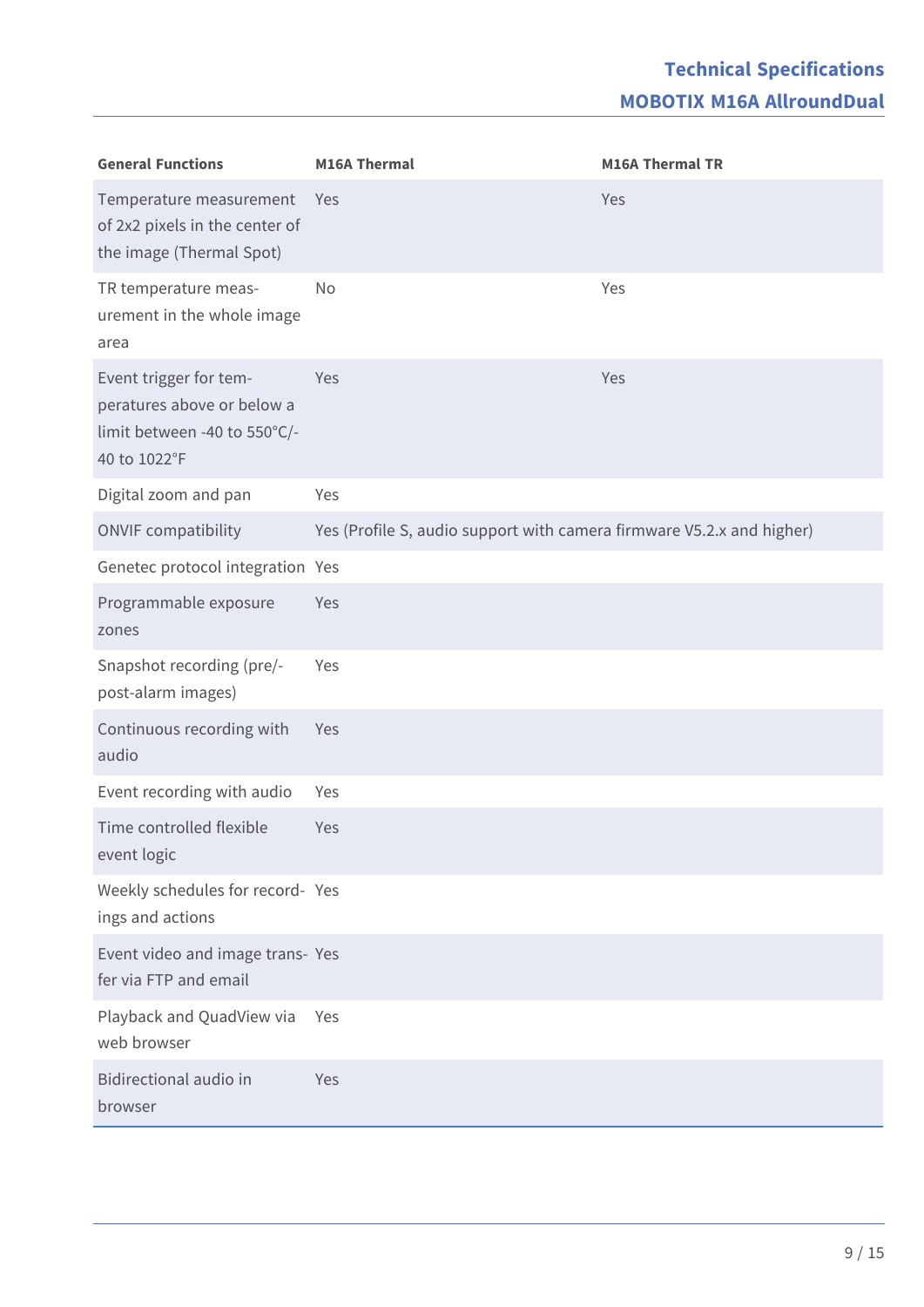## **Technical Specifications MOBOTIX M16A AllroundDual**

| <b>General Functions</b>                                   | <b>M16A Thermal</b>                                                                                                                                                                                                               | <b>M16A Thermal TR</b> |
|------------------------------------------------------------|-----------------------------------------------------------------------------------------------------------------------------------------------------------------------------------------------------------------------------------|------------------------|
| Animated logos on the<br>image                             | Yes                                                                                                                                                                                                                               |                        |
| Master/Slave functionality                                 | Yes                                                                                                                                                                                                                               |                        |
| Privacy zone scheduling                                    | Yes                                                                                                                                                                                                                               |                        |
| Customized voice messages                                  | Yes                                                                                                                                                                                                                               |                        |
| VoIP telephony (audio/video, Yes<br>alert)                 |                                                                                                                                                                                                                                   |                        |
| Remote alarm notification<br>(network message)             | Yes                                                                                                                                                                                                                               |                        |
| Programming interface<br>(HTTP-API)                        | Yes                                                                                                                                                                                                                               |                        |
| <b>DVR/Storage Management</b>                              | Inside camera via microSD card, externally via USB device and NAS, different<br>streams for live image and recording, MxFFS with archive function, pre-alarm<br>an post-alarm images, monitoring recording with failure reporting |                        |
| Camera and data security                                   | User and group management, SSL connections, IP-based access control,<br>IEEE802.1x, intrusion detection, digital image signature                                                                                                  |                        |
| MxMessageSystem:<br>Sending and receiving of<br>MxMessages | Yes                                                                                                                                                                                                                               |                        |
| <b>Video Analysis</b>                                      | M16A Day                                                                                                                                                                                                                          | M16A Night             |
| Video motion detector                                      | Yes                                                                                                                                                                                                                               |                        |
| MxActivitySensor                                           | Yes                                                                                                                                                                                                                               |                        |
| <b>Video Management Software</b>                           | M16A Day                                                                                                                                                                                                                          | M16A Night             |
| MxManagementCenter                                         | Yes                                                                                                                                                                                                                               |                        |
| Mobile MOBOTIX App                                         | Yes                                                                                                                                                                                                                               |                        |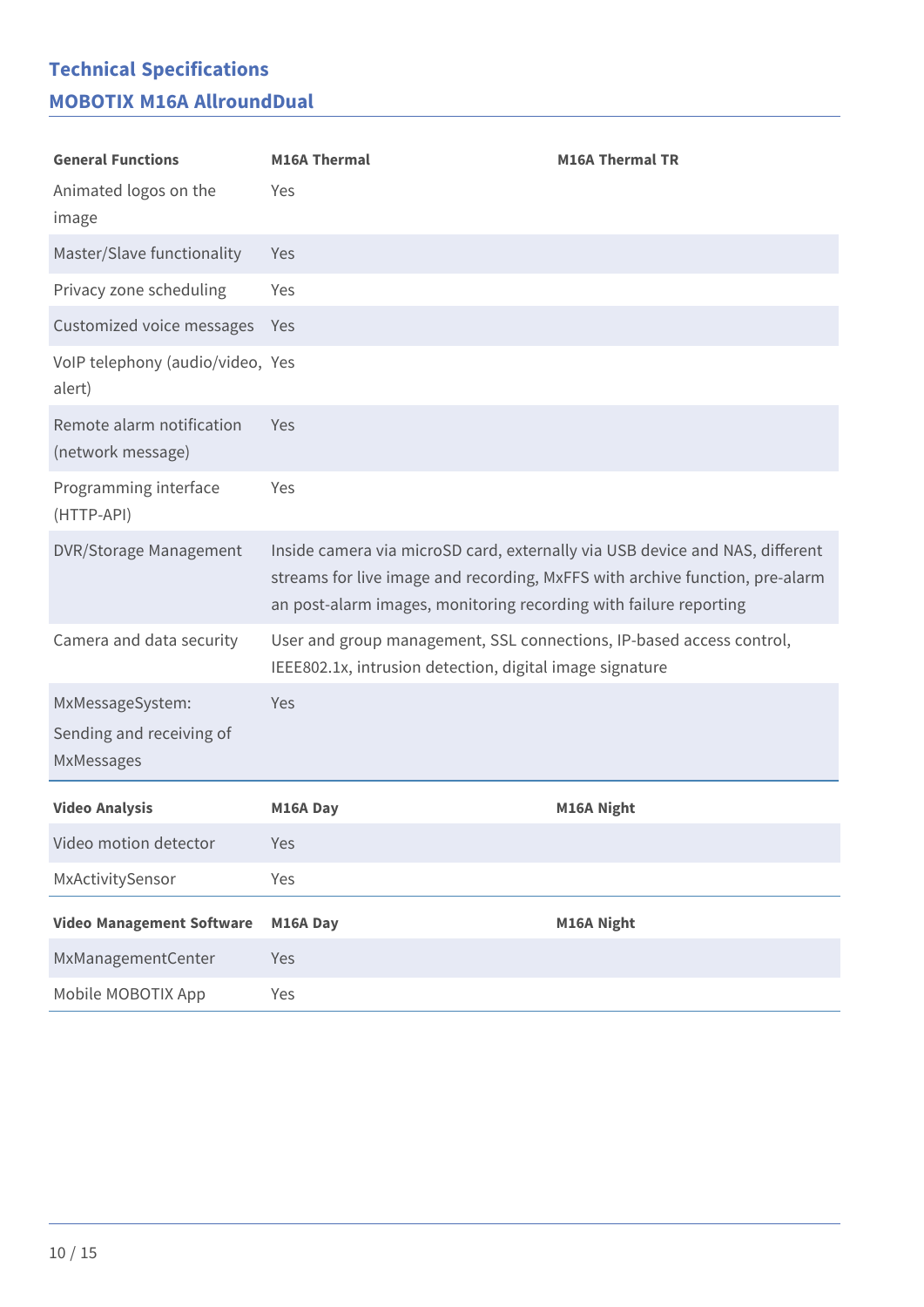

Dimensions in mm



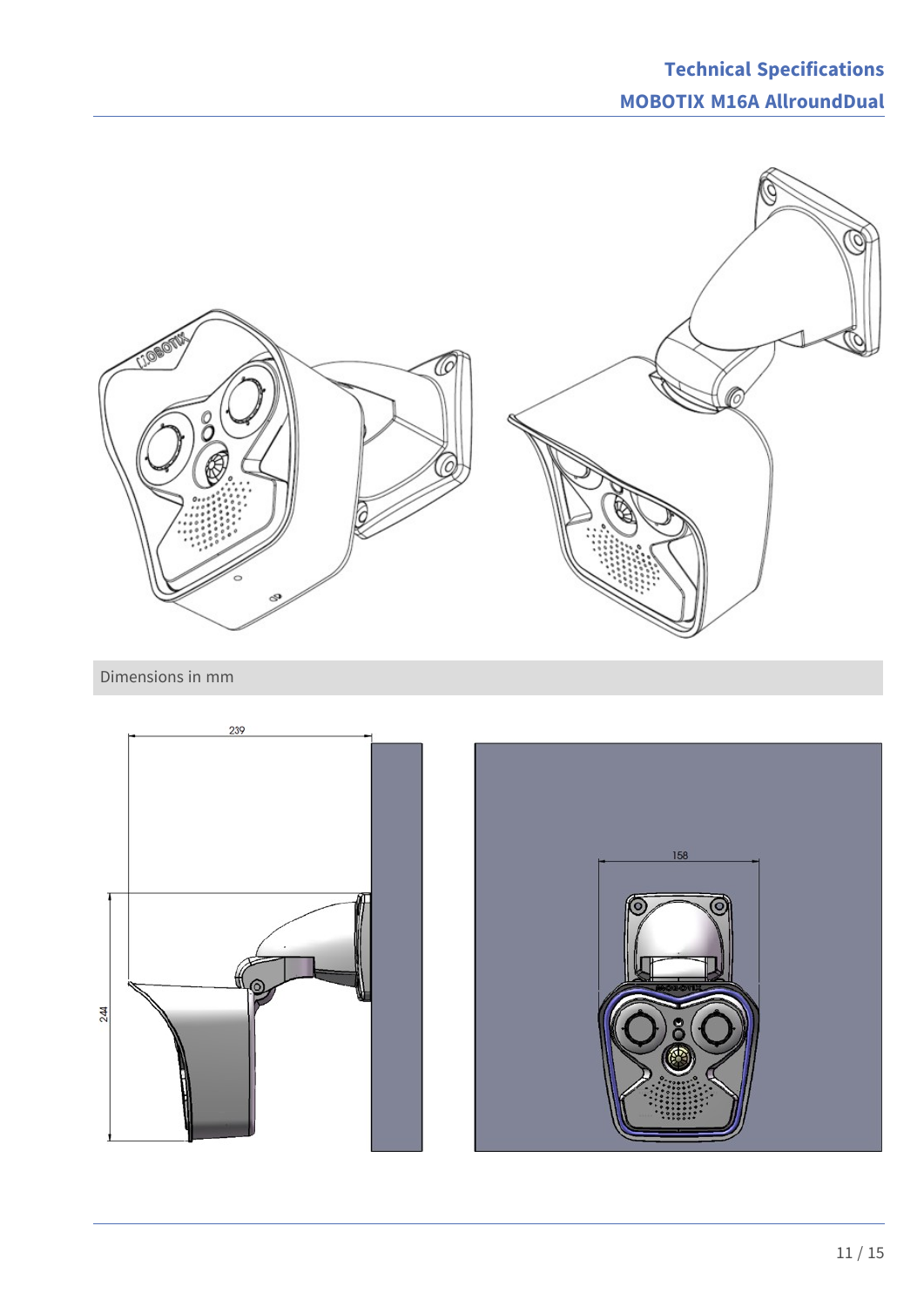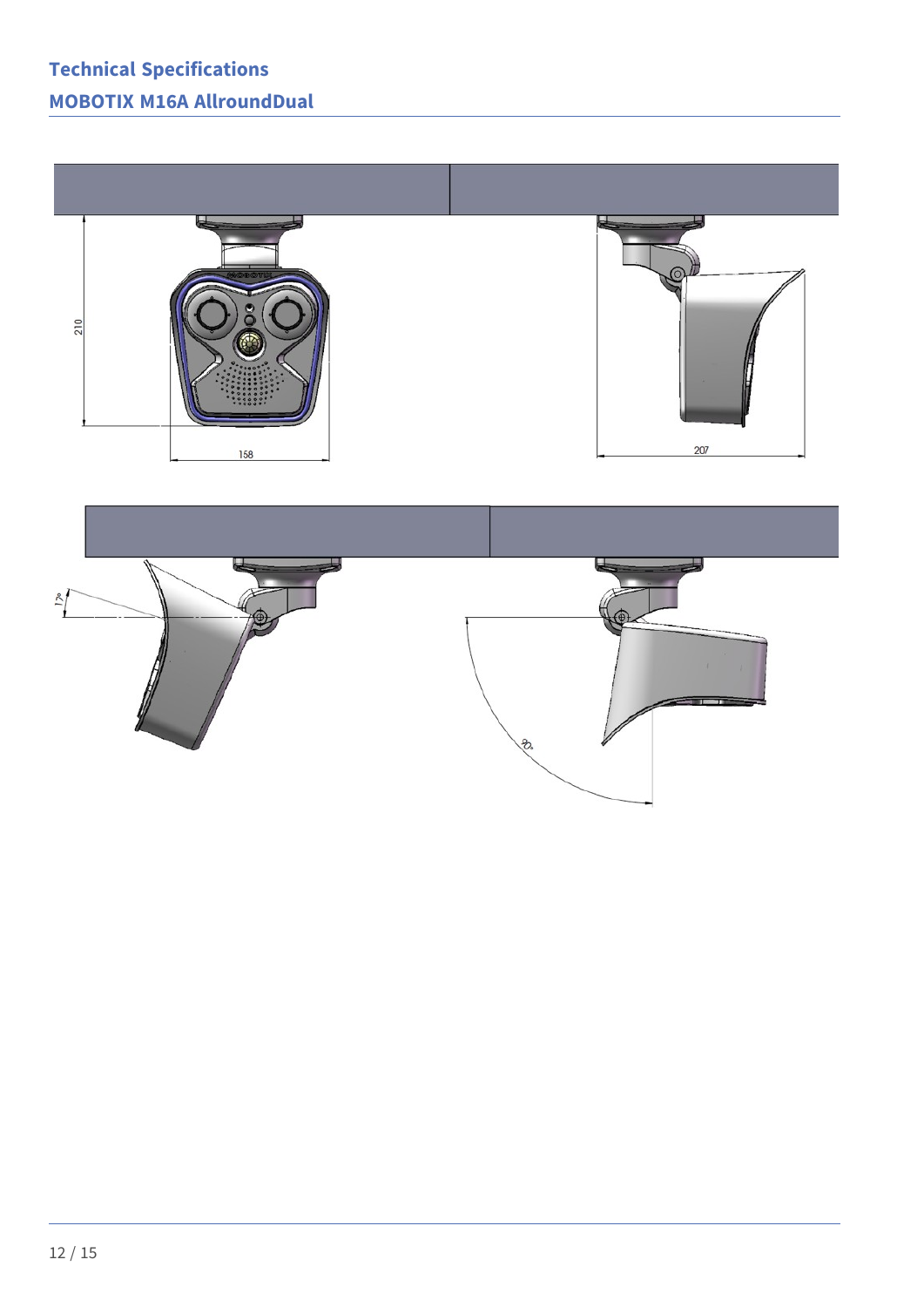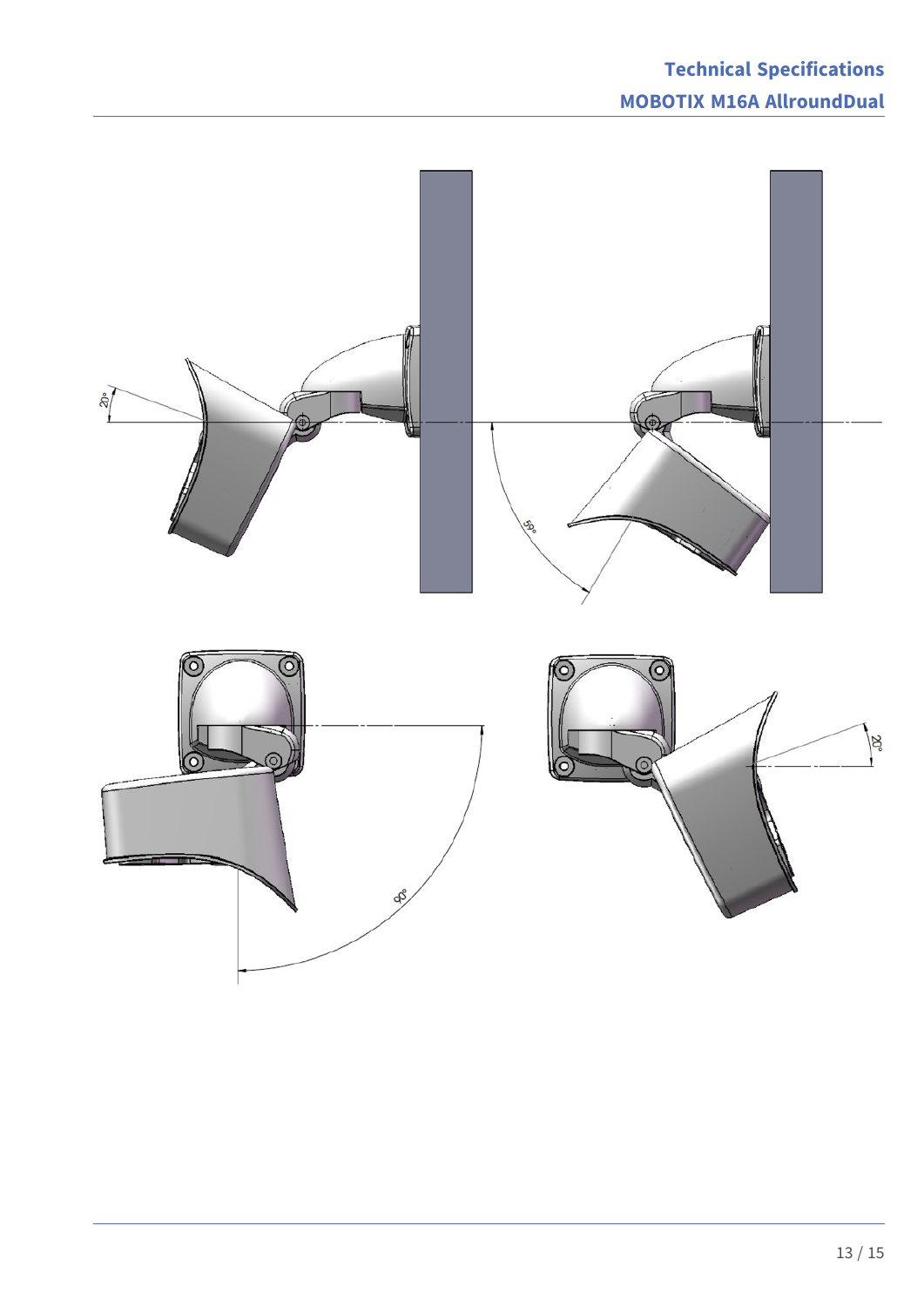